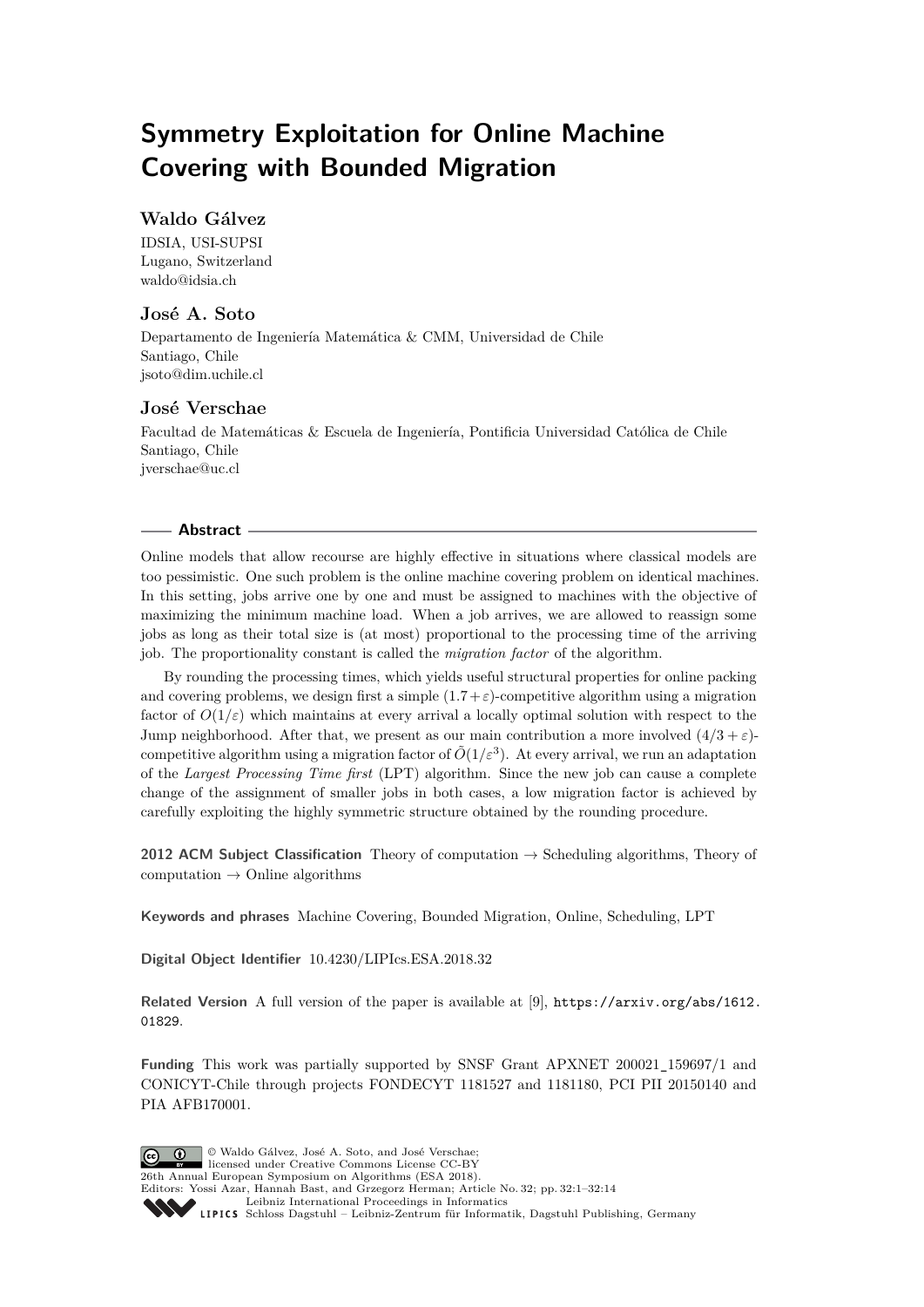## **32:2 Symmetry exploitation for Online Machine Covering**

## **1 Introduction**

We consider a fundamental load balancing problem where *n* jobs need to be assigned to *m* identical parallel machines. Each job  $j$  is fully characterized by a non-negative processing time  $p_i$ . Given an assignment of jobs, the load of a machine is the sum of the processing times of jobs assigned to it. The *machine covering problem* asks for an assignment of jobs to machines maximizing the load of the least loaded machine.

This problem is well known to be strongly NP-hard and allows for a polynomial-time approximation scheme (PTAS) [\[21\]](#page-13-1). A well studied algorithm for this problem is the *Largest Processing Time First* rule (LPT), that sorts the jobs non-increasingly and assigns them iteratively to the least loaded machine. Deuermeyer et al. [\[5\]](#page-12-1) show that LPT is a  $\frac{4}{3}$ approximation and that this factor is asymptotically tight; later, Csirik et al. [\[4\]](#page-12-2) refine the analysis giving a tight bound for each *m*.

In the online setting jobs arrive one after another, and at the moment of an arrival, we must decide on a machine to assign the arriving job. This natural problem does not admit a constant competitive ratio. Deterministically, the best possible competitive ratio is *m* [\[21\]](#page-13-1), while randomization allows for a  $\tilde{O}(\sqrt{m})$ -competitive algorithm, which is the best possible values of  $\tilde{O}(\sqrt{m})$ -competitive algorithm, which is the best possible up to logarithmic factors [\[1\]](#page-12-3).

**Dynamic model.** These negative facts motivate the study of a relaxed online scenario with *bounded migration*. Unlike the classic online model, when a new job *j* arrives we are allowed to reassign other jobs. More precisely, given a constant  $\beta > 0$ , we can migrate jobs whose total size is upper bounded by  $\beta p_j$ . The value  $\beta$  is called the *migration factor* and it accounts for the robustness of the computed solutions. In one extreme, we can model the usual online framework by setting  $\beta = 0$ . In the other extreme, setting  $\beta = \infty$  allows to compute the optimal offline solution in each iteration. Our main interest is to understand the exact trade-off between the migration factor *β* and the competitiveness of our algorithms. Besides being a natural problem with an interesting theoretical motivation, its original purpose was to find good algorithms for a problem in the context of Storage Area Networks (SAN) [\[17\]](#page-12-4).

**Local search and migration.** The local search method has been extensively used to tackle different hard combinatorial problems, and it is closely related to online algorithms where recourse is allowed. This comes from the fact that simple local search neighborhoods allow to get considerably improved solutions while having accurate control over the recourse actions needed, and in some cases even a bounded number of local moves leads to substantially improved solutions (see [\[15,](#page-12-5) [10,](#page-12-6) [14\]](#page-12-7) for examples in network design problems).

**Related Work.** Sanders et al. [\[17\]](#page-12-4) develop online algorithms for load balancing problems with migration. For the makespan minimization objective, where the aim is to minimize the maximum load, they give a  $(1 + \varepsilon)$ -competitive algorithm with  $2^{\tilde{O}(1/\varepsilon)}$ . A mayor open problem in this area is to determine whether a migration factor of  $poly(1/\varepsilon)$  is achievable.

The landscape for the machine covering problem is somewhat different. Sanders et al. [\[17\]](#page-12-4) give a 2-competitive algorithm with migration factor 1, and this is until now the best competitive ratio known for any algorithm with constant migration factor. On the negative side, Skutella and Verschae [\[19\]](#page-12-8) show that it is not possible to maintain arbitrarily near optimal solutions using a constant migration factor, giving a lower bound of 20*/*19 for the best competitive ratio achievable in that case. The lower bound is based on an instance where arriving jobs are very small, not allowing to migrate other jobs. This motivated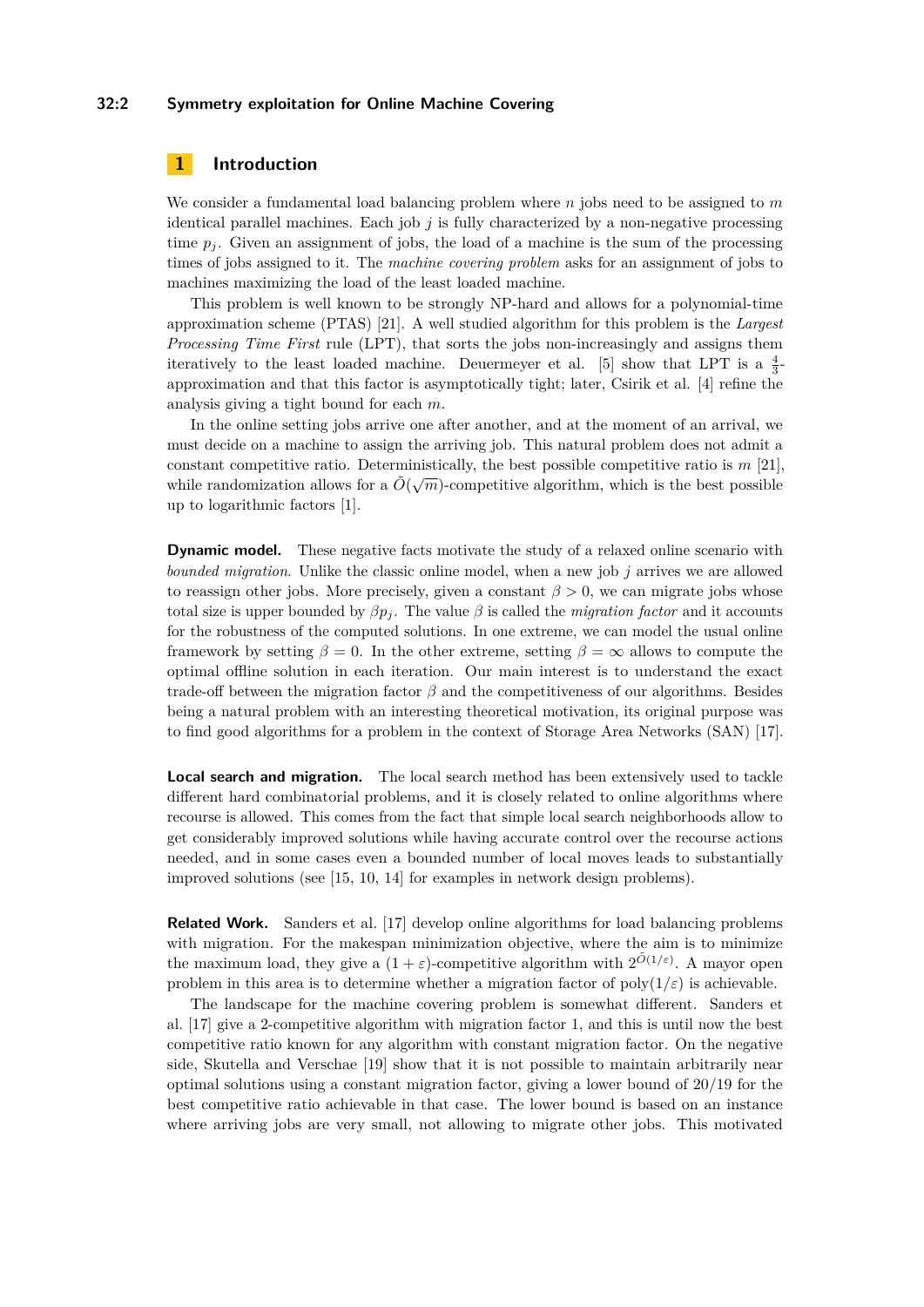#### **W. Gálvez, J. A. Soto, and J. Verschae 32:3**

<span id="page-2-0"></span>

**Figure 1**  $\Omega(m)$  migration factor needed to maintain LPT at the arrival of  $j^*$ .

the study of an amortized version, called *reassignment cost model*, where they develop a  $(1 + \varepsilon)$ -competitive algorithm using a constant reassignment factor. They also show that if all arriving jobs are larger than  $\varepsilon$  · OPT, then there is a  $(1 + \varepsilon)$ -competitive algorithm with constant migration factor.

Similar migration models have been studied for other packing and covering problems. For example, Epstein & Levin [\[6\]](#page-12-9) design a  $(1 + \varepsilon)$ -competitive algorithm for the online bin packing problem using a migration factor of  $2^{\tilde{O}(1/\varepsilon^2)}$ , which was improved later by Jansen & Klein [\[12\]](#page-12-10) to poly $(1/\varepsilon)$  migration factor, and then further refined by Berndt et al. [\[2\]](#page-12-11). Also, for makespan minimization with preemption and other objectives, Epstein & Levin [\[7\]](#page-12-12) design a best-possible online algorithm using a migration factor of  $(1 - \frac{1}{m})$ .

Regarding local search applied to load balancing problems, many neighborhoods have been studied such as *Jump*, *Swap*, *Push* and *Lexicographical Jump* in the context of makespan minimization on related machines [\[18\]](#page-12-13), makespan minimization on restricted related machines [\[16\]](#page-12-14), and also multi-exchange neighborhoods for makespan minimization on identical parallel machines [\[8\]](#page-12-15). For the case of machine covering, Chen et al. [\[3\]](#page-12-16) study the Jump neighborhood in a game-theoretical context, proving that every locally optimal solution is 1*.*7-approximate and that this factor is tight.

**Our Contribution.** Our main result is a  $(4/3 + \varepsilon)$ -competitive algorithm using poly $(1/\varepsilon)$ migration factor. This is achieved by running a carefully crafted version of LPT at the arrival of each new job. We would like to stress that, even though LPT is a simple and well studied algorithm in the offline context, directly running this algorithm in each time step in the online context yields an unbounded migration factor; see Figure [1](#page-2-0) for an illustrative example.

To overcome this barrier, we first adapt a less standard procedure to round processing times in the online framework. The rounding reduces the possible number of sizes of jobs larger than  $\Omega(\varepsilon$ OPT) (where OPT is the offline optimum value) to  $\tilde{O}(1/\varepsilon)$  many numbers, and furthermore these values are multiples of a common number  $g \in \Theta(\varepsilon^2 \text{OPT})$ . This implies that the number of possible loads for machines having only big jobs is constant since they are multiples of *g* as well. Unlike known techniques used in previous work that yield similar results (see e.g. [\[13\]](#page-12-17)), our rounding is well suited for online algorithms and helps simplifying the analysis as it does not depend on OPT (which varies through iterations).

In order to show the usefulness of the rounding procedure, we first present a simple  $(1.7 + \varepsilon)$ -competitive algorithm using a migration factor of  $O(1/\varepsilon)$ . This algorithm maintains through the arrival of new jobs a locally optimal solution with respect to Jump for large jobs and a greedy assignment for small jobs on top of that. Although for general instances this can induce a very large migration factor as discussed before, for rounded instances we can have a very accurate control on the jumps needed to reach a locally optimal solution by exploiting the fact that there are constant many possible processing times for large jobs.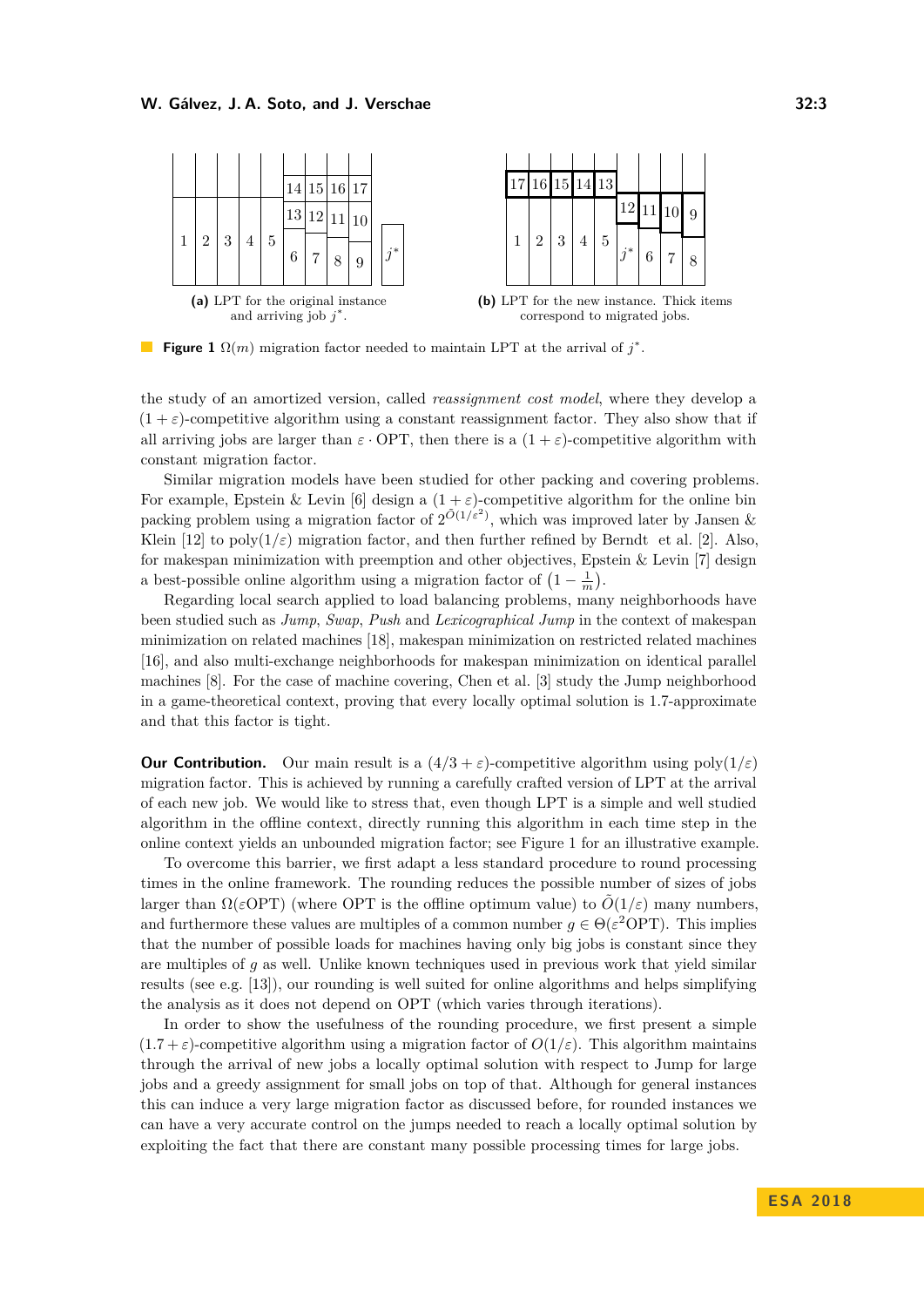## **32:4 Symmetry exploitation for Online Machine Covering**

In the second part of the paper we proceed with the analysis of our  $(4/3 + \varepsilon)$ -competitive algorithm. Here we crucially make use of the properties obtained by the rounding procedure to create symmetries. After a new job arrival we re-run the LPT algorithm for the new instance. While assigning a job to a current least loaded machine, since there is a constant number of possible machine loads, there will usually be multiple least loaded machines to assign the job. All options lead to different (but symmetric) solutions in terms of job assignments, all having the same load vector and thus the same objective value. Broadly speaking, the algorithm will construct one of these symmetric schedules, trying to maintain as many machines with the same assignments as in the previous time step. The analysis of the algorithm will rely on monotonicity properties implied by LPT which, coupled with rounding, implies that for every job size the increase in the number of machines with different assignments (w.r.t the solution of the previous time step) is constant. This finally yields a migration factor that only grows polynomially in  $1/\varepsilon$ . Finally, we give a lower bound of 17*/*16 for the best competitive ratio achievable by an algorithm with constant migration, improving the bound on [\[19\]](#page-12-8).

Due to space constraints, we defer most of the proofs to the full version [\[9\]](#page-12-0).

## **2 Preliminaries**

Consider a set of *n* jobs  $\mathcal{J}$  and a set of *m* machines  $\mathcal{M}$ . In our problem, a solution or schedule  $S : \mathcal{J} \to \mathcal{M}$  corresponds to an assignment of jobs to machines. The set of jobs assigned to a machine *i* is then  $S^{-1}(i) \subseteq J$ . The load of machine *i* in S corresponds to  $\ell_i(\mathcal{S}) = \sum_{j \in \mathcal{S}^{-1}(i)} p_j$ . The minimum load is denoted by  $\ell_{\min}(\mathcal{S}) = \min_{i \in \mathcal{M}} \ell_i(\mathcal{S})$ , and a machine *i* is said to be *least loaded* in S if  $\ell_i(\mathcal{S}) = \ell_{\min}(\mathcal{S})$ .

For an algorithm A and an instance  $(\mathcal{J},\mathcal{M})$ , we denote by  $\mathcal{S}_{\mathcal{A}}(\mathcal{J},\mathcal{M})$  the schedule returned by A when run on  $(\mathcal{J},\mathcal{M})$ . Similarly,  $\mathcal{S}_{\text{OPT}}(\mathcal{J},\mathcal{M})$  denotes the optimal schedule, being  $\text{OPT}(\mathcal{J},\mathcal{M})$  its minimum load. When it is clear from the context, we will drop the dependency on  $\mathcal J$  or  $\mathcal M$ .

## **2.1 Algorithms with robust structure**

An important fact used in the robust PTAS for makespan minimization from Sanders et al. [\[17\]](#page-12-4) is that small jobs can be assigned greedily almost without affecting the approximation guarantee. This is however not the case for machine covering; see, e.g. [\[19\]](#page-12-8) or [\[9\]](#page-12-0). A way to avoid this inconvenience is to develop algorithms that are oblivious to the arrival of small jobs, that is, algorithms where the assignment of big jobs is unaffected by arriving small job.

**► Definition 1.** Let  $h \in \mathbb{R}_+$ . An algorithm A has **robust structure at level** h if, for any instance  $(\mathcal{J}, \mathcal{M})$  and  $j^* \notin \mathcal{J}$  such that  $p_{j^*} < h$ ,  $\mathcal{S}_{\mathcal{A}}(\mathcal{J}, \mathcal{M})$  and  $\mathcal{S}_{\mathcal{A}}(\mathcal{J} \cup \{j^*\}, \mathcal{M})$  assign to the same machines all the jobs in  $\mathcal J$  with processing time at least  $h$ .

This definition highlights also the usefulness of working with the LPT rule, since the addition of a new small job to the instance does not affect the assignment of larger jobs. Indeed, it is easy to see the following.

**► Remark.** For any  $h \in \mathbb{R}_+$ , LPT has robust structure at level  $h$ .

We proceed now to define *relaxed* solutions where, roughly speaking, small jobs are added greedily on top of the assignment of big jobs.

**Definition 2.** Let A be an  $\alpha$ -approximation algorithm for the machine covering problem, with  $\alpha$  constant,  $k_1, k_2 \in \mathbb{R}_+$  constants,  $1 \leq k_1 \leq k_2$  and  $\varepsilon > 0$ . Given a machine covering instance  $(\mathcal{J}, \mathcal{M})$ , a schedule S is a  $(k_1, k_2)$ -relaxed version of  $S_A$  if: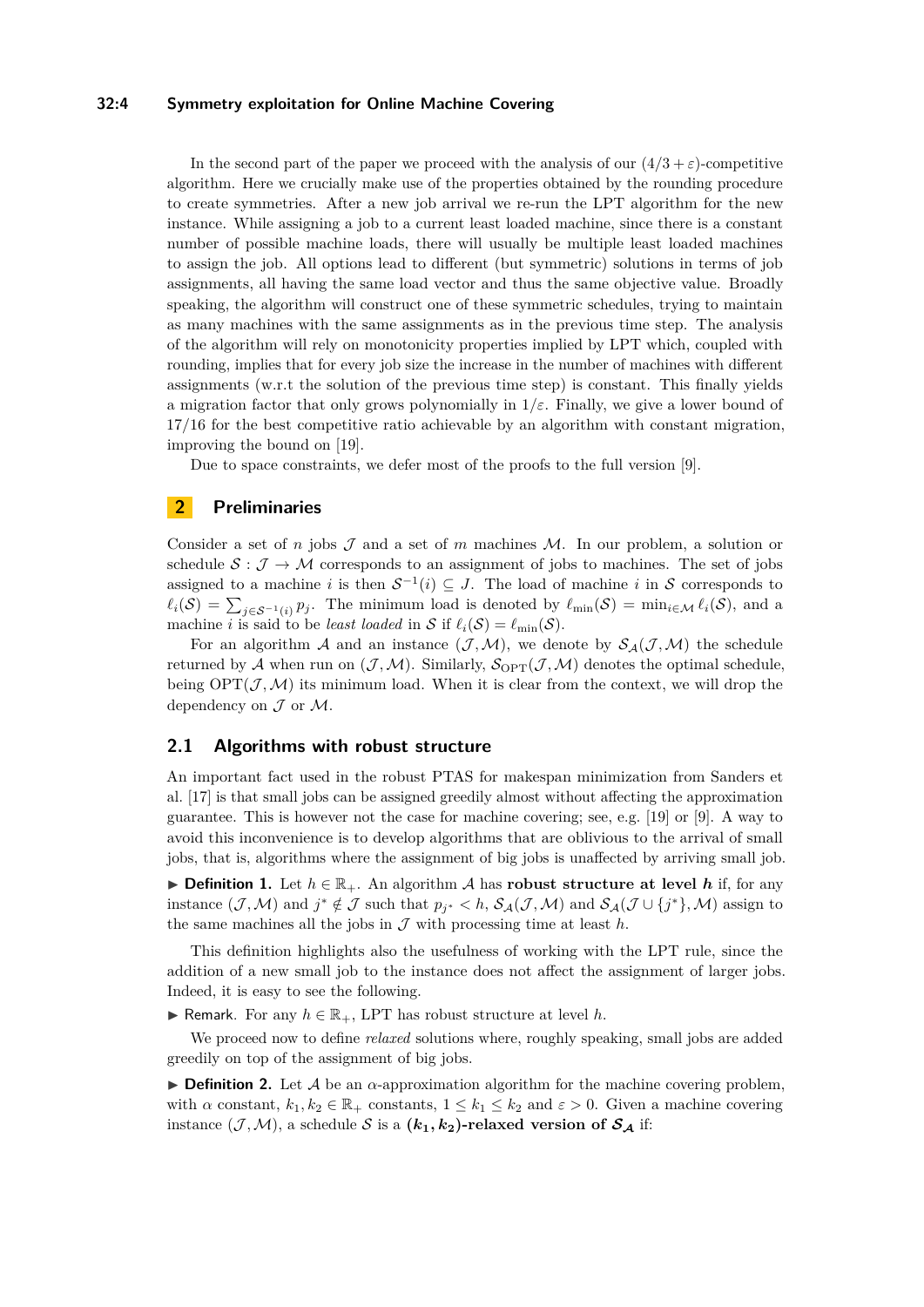#### **W. Gálvez, J. A. Soto, and J. Verschae 32:5**

- **1.** jobs with processing time at least  $k_1 \in \text{OPT}$  are assigned exactly as in  $S_A$ , and
- **2.** for every machine  $i \in \mathcal{M}$ , if S assigns at least one job of size less than  $k_1 \in \text{OPT}$  to *i*, then  $\ell_i(\mathcal{S}) \leq \ell_{\min}(\mathcal{S}) + k_2 \varepsilon \text{OPT}.$

The following lemma shows that we can consider relaxed versions of known algorithms or solutions while almost not affecting the approximation factor. This will be helpful to control the migration of small jobs.

<span id="page-4-3"></span> $\blacktriangleright$  **Lemma 3.** *Let A be an α-approximation, α* ≥ 1 *constant,*  $k_1, k_2 \in \mathbb{R}_+$  *constants,* 1 ≤  $k_1$  ≤  $k_2$ ,  $0 < \varepsilon < \frac{1}{2k_2\alpha}$  and  $(\mathcal{J}, \mathcal{M})$  a machine covering instance. Every  $(k_1, k_2)$ -relaxed version of  $\mathcal{S}_{\mathcal{A}}$  *is an*  $(\alpha + O(\varepsilon))$ *-approximate solution.* 

The described results allow us to significantly simplify the analysis of the designed algorithms. For example, consider LPT and suppose that at the arrival of jobs with processing time at least some specific value  $h = \Theta(\varepsilon \text{OPT})$  we can construct relaxed versions of solutions constructed by LPT. Dealing with an arriving job of size smaller than *h* becomes a simple task since assigning it to the current least loaded machine does not affect the assignment of big jobs, and we can prove that, for suitable constants  $k_1, k_2$ , a  $(k_1, k_2)$ -relaxed version of a solution constructed by LPT is maintained that way, almost preserving then its approximation ratio. It is important to remark that this approach is useful only if the algorithm has robust structure as, in general, the arrival of small jobs does not allow migration of big jobs and their structure may need to be changed because of these arrivals in order to maintain the approximation factor.

## <span id="page-4-0"></span>**2.2 Rounding procedure**

Another useful tool is rounding the processing times to simplify the instance and create symmetries while affecting the approximation factor only by a negligible value. Let us consider  $0 < \varepsilon < 1$  such that  $1/\varepsilon \in \mathbb{Z}$ . We use the following rounding technique which is a slight modification of the one presented by Hochbaum and Shmoys in the context of makespan minimization on related machines [\[11\]](#page-12-18). For any job *j*, let  $e_j \in \mathbb{Z}$  be such that  $2^{e_j} \leq p_j < 2^{e_j+1}$ . We then round down  $p_j$  to the previous number of the form  $2^{e_j} + k \varepsilon 2^{e_j}$ for  $k \in \mathbb{N}$ , that is, we define  $\tilde{p}_j := 2^{e_j} + \left| \frac{p_j - 2^{e_j}}{\varepsilon 2^{e_j}} \right|$  $\frac{i^{-2^{e_j}}}{\varepsilon 2^{e_j}}$   $\varepsilon 2^{e_j}$ .

Observe that  $p_j \geq \tilde{p}_j \geq p_j - \varepsilon 2^{e_j} \geq (1-\varepsilon)p_j$ . Hence, an *α*-approximation algorithm for a rounded instance has an approximation ratio of  $\alpha/(1-\varepsilon) = \alpha + O(\varepsilon)$  for the original instance. From now on we work exclusively with the rounded processing times.

Consider an upper bound UB on OPT such that  $OPT \leq UB \leq 2OPT$ . This can be computed by any 2-approximation for the problem such as LPT. Consider the index set

<span id="page-4-1"></span>
$$
\tilde{I}(\text{UB}) := \{ i \in \mathbb{Z} : \varepsilon \text{UB} \le 2^i < \text{UB} \} = \{ \ell, \dots, u \}. \tag{1}
$$

We classify jobs as *small* if  $\tilde{p}_j < 2^{\ell}$ , big if  $\tilde{p}_j \in [2^{\ell}, 2^{u+1})$ , and *huge* otherwise. Notice that small jobs have size at most 2*ε*UB and huge jobs have size at least UB. As we will see, our main difficulty will be given by big jobs; small and huge jobs are easy to handle. Notice that in every solution  $\mathcal S$  constructed using LPT, if we ignore small jobs, huge jobs are assigned to a machine on their own and every machine  $i \in \mathcal{M}$  without huge jobs has load at most 2UB. This is because *i* either has a big job alone, which has size at most 2UB, or it has load at most  $\ell_{\min}(\mathcal{S}) + \tilde{p}_j \leq 2\ell_{\min}(\mathcal{S}) \leq 2 \text{UB}$ , where *j* is the smallest job assigned to *i*. Let

<span id="page-4-2"></span>
$$
\tilde{P} = \{2^i + k\varepsilon 2^i : i \in \{\ell, \dots, u\}, k \in \{0, 1, \dots, (1/\varepsilon) - 1\}\},\tag{2}
$$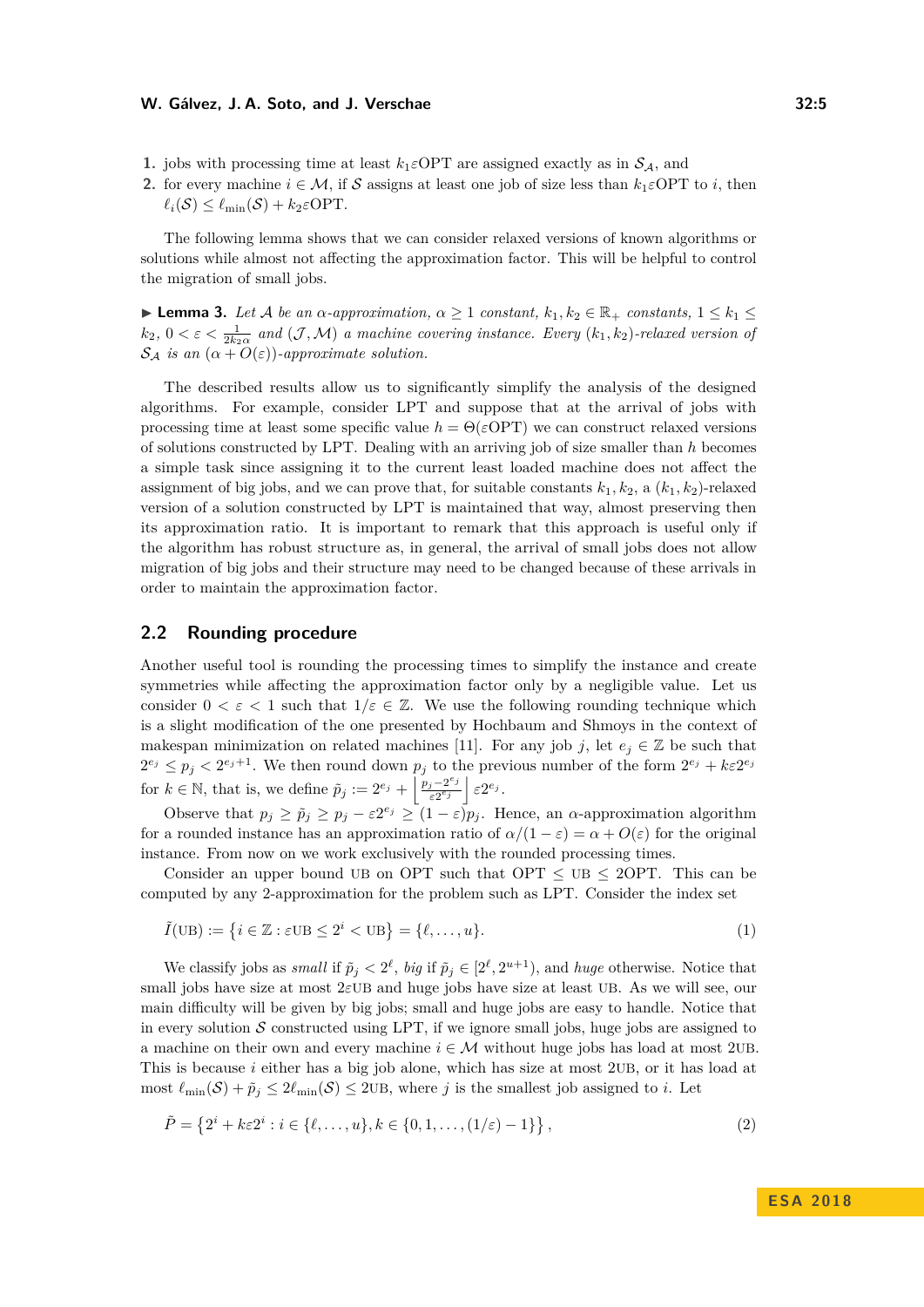### **32:6 Symmetry exploitation for Online Machine Covering**

be the set of all (rounded) processing times that a big job may take. The next lemma highlights the main properties of our rounding procedure.

- <span id="page-5-3"></span> $\blacktriangleright$  **Lemma 4.** *Consider the rounded job sizes*  $\tilde{p}_i$  *for all j. Then it holds that,*
- **1.**  $|\tilde{P}| \in O((1/\varepsilon) \log(1/\varepsilon))$ *, and*
- **2.** *for each big and huge job j it holds that*  $\tilde{p}_j = h \cdot \varepsilon 2^{\ell}$  *for some*  $h \in \mathbb{N}_0$ *.*

Unlike other standard rounding techniques (e.g. [\[19,](#page-12-8) [13\]](#page-12-17)), the rounded sizes do not depend on OPT (or UB). This avoids possible migrations provoked by new rounded values, greatly simplifying our techniques.

## <span id="page-5-2"></span>**3 A** simple  $(1.7 + \varepsilon)$ -competitive algorithm with  $O(1/\varepsilon)$  migration.

In this section we will adapt a local search algorithm for Machine Covering to the online context with migration, using the properties of instances rounded as described in Section [2.2](#page-4-0) to bound the migration factor.

In the context of online load balancing with migration, it is a good strategy to look for local search algorithms with good approximation guarantees and efficient running times. The main reason is that the migrated load corresponds to the sum of the migrated jobs in each local move, and for simplified instances (rounded, for example) the number of local moves until a locally optimal solution is found is usually a constant. That is the case for two natural neighborhoods used in local search algorithms for load balancing problems: *Jump* and *Swap*. Two solutions  $S, S'$  are *jump-neighbors* if they assign the jobs to the same machines (up to relabeling of machines or jobs of equal size) except for at most one job, and *swap-neighbors* if they assign the jobs to the same machines (up to relabeling of machines or jobs of equal size) except for at most two jobs and, if they differ in exactly two jobs  $j_1, j_2$  then they are in swapped machines, i.e.,  $S(j_1) = S'(j_2)$  and  $S(j_2) = S'(j_1)$ . The *weight* of a solution is defined through a two-dimensional vector having the minimum load of the schedule as first coordinate and the number of non-least loaded machines as second one. We compare the weight of two solutions lexicographically<sup>[1](#page-5-0)</sup>. In other words, a solution is jump-optimal (respectively swap-optimal) if the migration of a single job (resp. the migration of a job or the swapping of two jobs) does not increase the minimum load and, if it maintains the minimum load, then it does not reduce the number of least loaded machines. The following lemma characterizes jump-optimal solutions for machine covering.

<span id="page-5-1"></span> $\blacktriangleright$  **Lemma 5.** *Given* (*J*, *M*) *a* machine covering instance, a schedule *S* is jump-optimal if *and only if for any machine*  $i \in \mathcal{M}$  *and any job*  $j \in S^{-1}(i)$ *, we have that*  $\ell_i(S) - p_j \leq \ell_{\min}(S)$ *.* 

Chen et al. [\[3\]](#page-12-16) proved tight bounds for the approximability of jump-optimal solutions. Their result is stated in a game theoretical framework, where jump-optimal solutions are equivalent to pure Nash equilibria for the Machine Covering game (see for example [\[20\]](#page-13-2)). In this game, each job is a selfish agent trying to minimize the load of its own machine and the minimum load is the welfare function to be maximized. Through a small modification these bounds can be generalized to swap-optimal solutions as well (notice that a swap-optimal solution is jump-optimal by definition). We summarize the result in the following theorem which will be useful for our purposes.

<span id="page-5-0"></span><sup>1</sup> Just using the minimum load does not lead to good approximation ratios: think for example of  $m > 2$ machines and *m* jobs of size 1; it is swap-optimal to assign all of them to the same machine.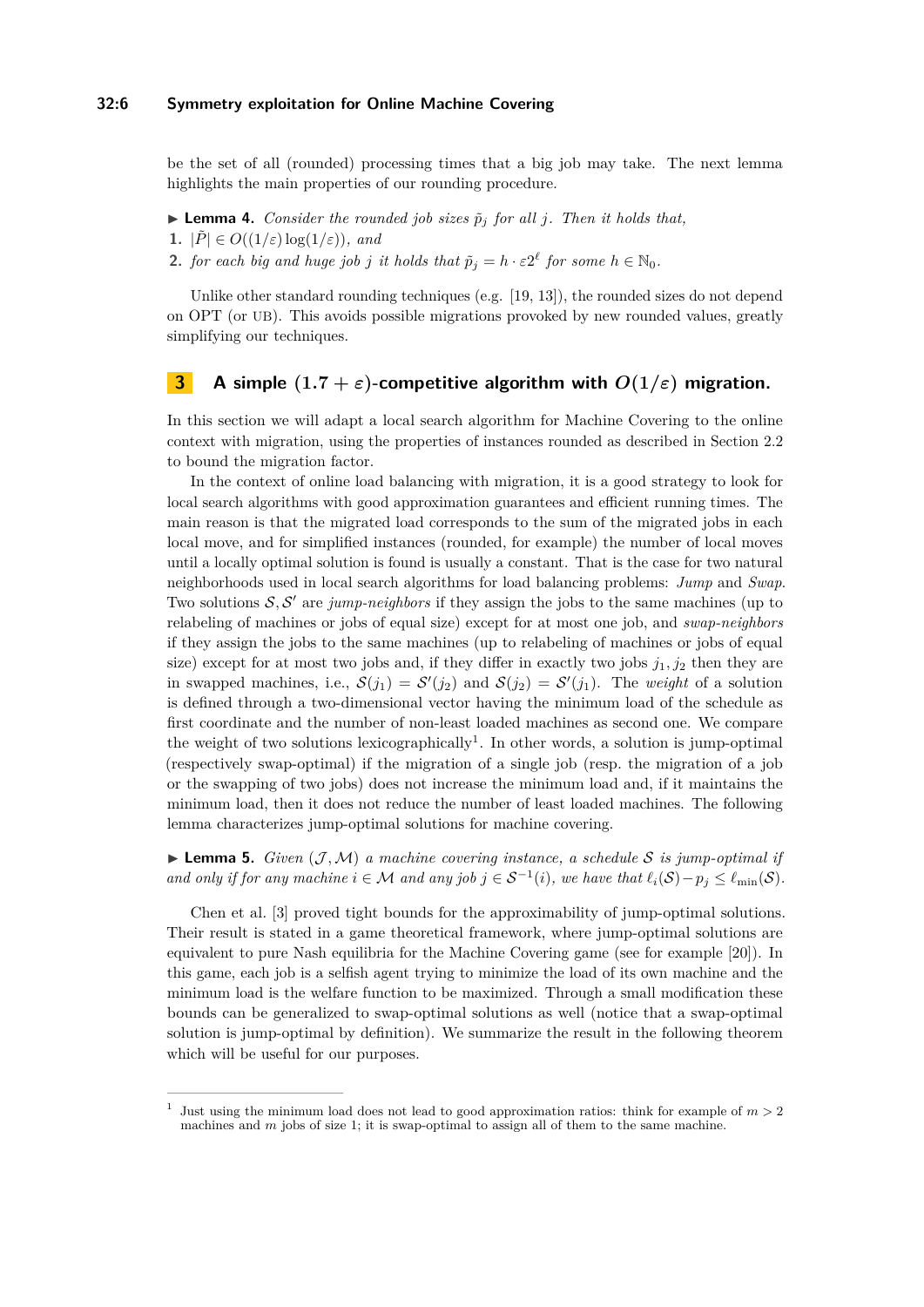<span id="page-6-0"></span>

|           | Algorithm 1 Online jump-optimality.                                                                                                                                                              |  |
|-----------|--------------------------------------------------------------------------------------------------------------------------------------------------------------------------------------------------|--|
|           | <b>Input:</b> Instances $(\mathcal{J}, \mathcal{M})$ and $(\mathcal{J}', \mathcal{M})$ such that $\mathcal{J}' = \mathcal{J} \cup \{j^*\};$ a schedule $\mathcal{S}(\mathcal{J}, \mathcal{M})$ . |  |
|           | 1: run LPT on input $\mathcal{J}'$ and let $\tau$ be the minimum load. Set UB $\leftarrow$ 2 $\tau$ . Define P, $\ell$ , and u                                                                   |  |
|           | based on this upper bound UB using $(1)$ and $(2)$ .                                                                                                                                             |  |
|           | 2: set $\mathcal{S}' \leftarrow \mathcal{S}$                                                                                                                                                     |  |
|           | 3: if $\tilde{p}_{i^*} < 2^{\ell}$ then.<br>$\triangleright$ Arriving job is small.                                                                                                              |  |
| 4:        | assign $j^*$ to a least loaded machine in $\mathcal{S}'$ .                                                                                                                                       |  |
| $5:$ else |                                                                                                                                                                                                  |  |
| 6:        | set $Q_B \leftarrow \{j^*\}.$<br>$\triangleright$ Set with unassigned big jobs.                                                                                                                  |  |
| 7:        | set $Q_s \leftarrow \emptyset$ .<br>$\triangleright$ Set with unassigned small jobs.                                                                                                             |  |
| 8:        | while $Q_B\neq\emptyset$ do                                                                                                                                                                      |  |
| 9:        | let j be the largest job in $Q_B$ . Set $Q_B \leftarrow Q_B \setminus \{j\}$ .                                                                                                                   |  |
| 10:       | in $\mathcal{S}'_B$ , use Push to assign j to a least loaded machine $m^*$ , obtaining its output                                                                                                |  |
|           | set Q. Update $S'_B$ to be the output solution of this procedure.                                                                                                                                |  |
| 11:       | reassign jobs in S' such that the assignment of (big) jobs in S' and $S'_B$ coincides.                                                                                                           |  |
| 12:       | while $m^*$ contains a small job w.r.t. UB and $\ell_{m^*}(S') > \ell_{\min}(S') + 2^{\ell}$ do                                                                                                  |  |
| 13:       | remove the smallest job in $S'^{-1}(m^*)$ and add it to $Q_s$ .                                                                                                                                  |  |
| 14:       | end while                                                                                                                                                                                        |  |
| 15:       | $Q_B \leftarrow Q_B \cup Q.$                                                                                                                                                                     |  |
| 16:       | end while                                                                                                                                                                                        |  |
| 17:       | assign the jobs in $Q_s$ to $\mathcal{S}'$ using list-scheduling.                                                                                                                                |  |
|           | $18:$ end if                                                                                                                                                                                     |  |
|           | 19: return $S'$ .                                                                                                                                                                                |  |

<span id="page-6-1"></span>▶ **Theorem 6** (from [\[3\]](#page-12-16)). *Any locally optimal solution with respect to Jump (resp. Swap) for Machine Covering is* 1*.*7*-approximate. Moreover, there are instances showing that the approximation ratio of jump-(resp. swap-)optimality is at least* 1*.*7*.*

## **3.1 Online jump-optimality.**

Using the rounding procedure from Section [2.2,](#page-4-0) jump-optimality can be adapted to the online context using a migration factor of  $O\left(\frac{1}{\varepsilon}\right)$ . Our algorithm, described in detail in Algorithm [1,](#page-6-0) is called every time a new job *j* <sup>∗</sup> arrives to the system, and receives as input the current solution S for  $(\mathcal{J},\mathcal{M})$ , initialized as empty if  $\mathcal{J} = \emptyset$ . It will output a  $(k, k)$ -relaxed version of a jump-optimal solution for some  $k \leq 4$ . We use the concept of a *list-scheduling* algorithm, that refers to assigning jobs iteratively (in any order) to some machine of minimum load. Given a schedule  $S$ ,  $S_B$  denotes the restriction of schedule S to big jobs.

The general idea of Algorithm [1](#page-6-0) is to first round the instance, and assign the incoming job to a least loaded machine using an auxiliary algorithm called *Push* (see Algorithm [2\)](#page-7-0). Push assigns a given job *j* into a given machine *i* and then iteratively removes the jobs in *i* that break jump-optimality according to Lemma [5,](#page-5-1) storing them in a set *Q* which is part of the output. Jobs removed by Push need to be reassigned, which we do by iteratively applying Push on each one of them which is big to assign them to the current least loaded machine until only small jobs are left to be assigned. At each iteration jump-optimality is preserved in a relaxed way, and as a last step all the unassigned small jobs are reassigned using list-scheduling. Notice that, since Push only removes jobs of size strictly smaller than the inserted job, each job is migrated at most once.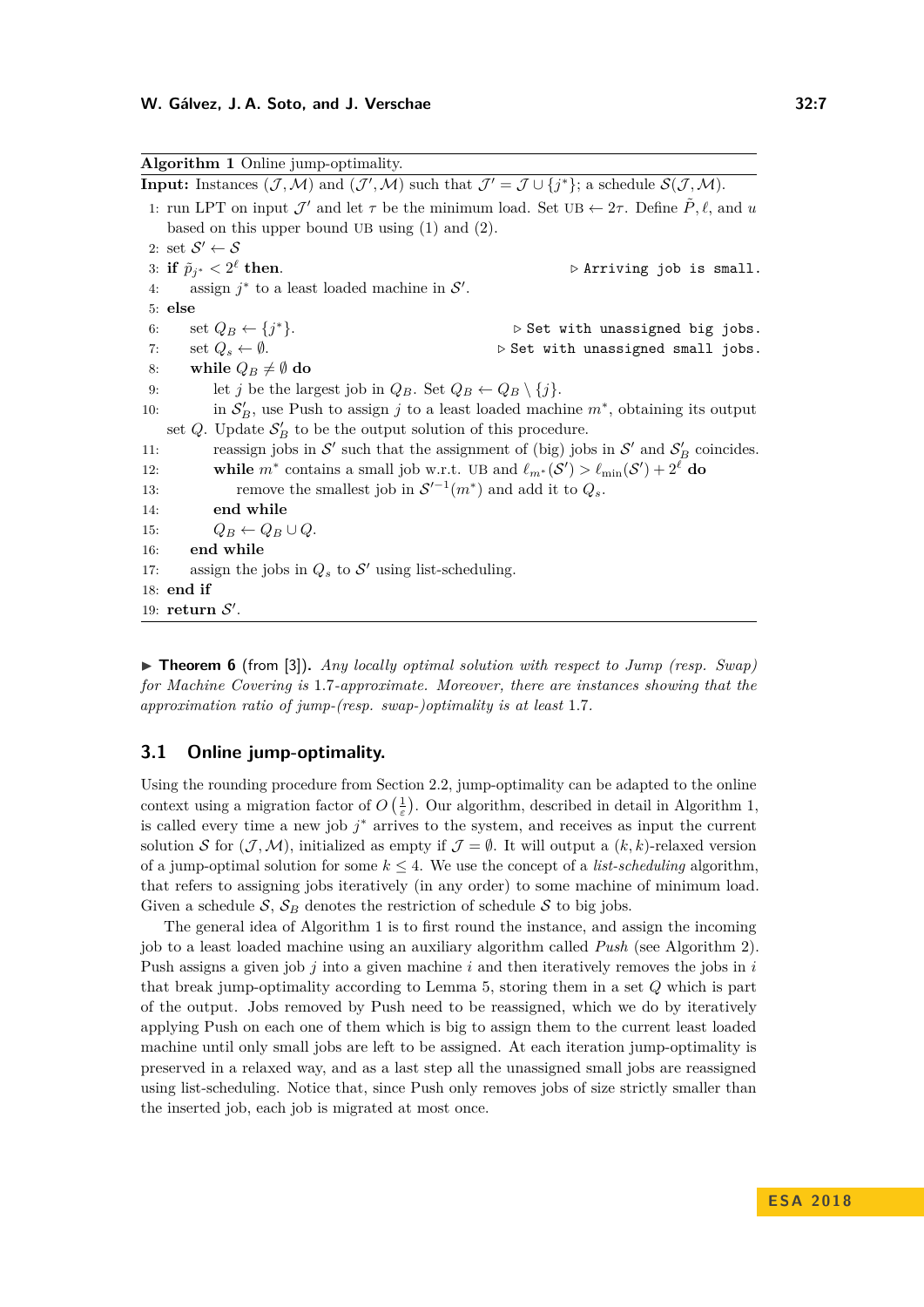<span id="page-7-0"></span>**Algorithm 2** Push. **Input:** Schedule S for  $(\mathcal{J}, \mathcal{M})$ ,  $i \in \mathcal{M}$ ,  $j \notin \mathcal{J}$ **Output:**  $Q \subseteq \mathcal{J}$ , schedule  $\mathcal{S}'$  for  $((\mathcal{J} \cup \{j\}) \setminus Q, \mathcal{M})$ 1:  $Q \leftarrow \emptyset$ . 2:  $S' \leftarrow S$ . 3: assign  $j$  to machine  $i$  in  $\mathcal{S}'$ . 4: **for** *k* ∈ S<sup>−</sup><sup>1</sup> (*i*) **do** 5: **if**  $\ell_i(\mathcal{S}') - \tilde{p}_k > \ell_{\min}(\mathcal{S}')$  then 6: take out *k* from *i* in  $S'$ . 7:  $Q \leftarrow Q \cup \{k\}.$ 8: **end if** 9: **end for** 10: **return**  $Q$ ,  $S'$ .

<span id="page-7-1"></span>▶ **Lemma 7.** For any  $h \in \mathbb{R}^+$ , Algorithm [1](#page-6-0) has robust structure at level *h*. Furthermore, *Algorithm* [1](#page-6-0) is  $(1.7 + O(\varepsilon))$ -competitive and has polynomial running time.

**Proof idea.** Robust structure of Algorithm [1](#page-6-0) comes from the fact that Push removes jobs that are only smaller than the inserted job. We can then show that our solution is a  $(k, 2k)$ relaxed version of a jump-optimal solution for  $k = 2^{\ell}/(\varepsilon OPT') \leq 4$ , and we can conclude the first part of the result by using Theorem [6](#page-6-1) and Lemma [3.](#page-4-3) Polynomial running time is implied by the fact that each job is migrated at most once.

To analyze the migration factor, we define the *migration tree* of the algorithm as a nodeweighted tree  $G = (V, E)$ , where V is the set of migrated jobs together with the incoming job  $j^* \notin \mathcal{J}$ , and the weight of each  $v \in V$  is the processing time of the corresponding job  $\tilde{p}_v$ . The tree is constructed by first adding *j* <sup>∗</sup> as root. For each node (job) *v* in the tree, its children are defined as all the jobs migrated at the insertion of *v*. It is easy to see that this process does not create any loops as each job is migrated at most once. By definition, the leaves of the tree are the jobs not inducing migration, and thus any small job in the tree is a leaf. In the context of local search, the number of nodes in the tree corresponds to the number of iterations of the specific local search procedure. By analyzing the migration tree level by level, and together with the already discussed ideas, we can show the following result.

 $\blacktriangleright$  **Lemma 8.** *Algorithm [1](#page-6-0) uses migration factor*  $O((1/\varepsilon) \log(1/\varepsilon))$ *.* 

**Proof idea.** Let  $w_i$  be the total processing time of jobs in level *i* of the migration tree. Every time a job *j* is inserted using Push, the total load of removed jobs in *Q* is strictly less than  $\tilde{p}_i$ , which means that  $w_i$  is strictly decreasing. Since  $w_i$  is strictly decreasing and jobs of size at most  $2^{\ell}$  do not induce migration, the tree has at most  $|\tilde{P}| \in O((1/\varepsilon) \log(1/\varepsilon))$  levels, each of them having total load at most  $\tilde{p}_{j^*}$ . This implies that the total load of migrated big jobs is at most  $O((1/\varepsilon) \log(1/\varepsilon) \tilde{p}_{j^*})$  and hence the migration factor is at most  $O((1/\varepsilon) \log(1/\varepsilon))$ . ◀

The analysis of the migration factor can be further refined to get a tight bound of  $O(1/\varepsilon)$ . The details can be found in the full version [\[9\]](#page-12-0).

**Find [1](#page-6-0) Find 1** *Find*  $\infty$  *<i>Civen*  $\varepsilon > 0$ , Algorithm 1 is a polynomial time  $(1.7 + \varepsilon)$ -competitive algorithm *with migration factor*  $O(1/\varepsilon)$ *. Moreover, there are instances for which this factor is*  $\Omega(1/\varepsilon)$ *.*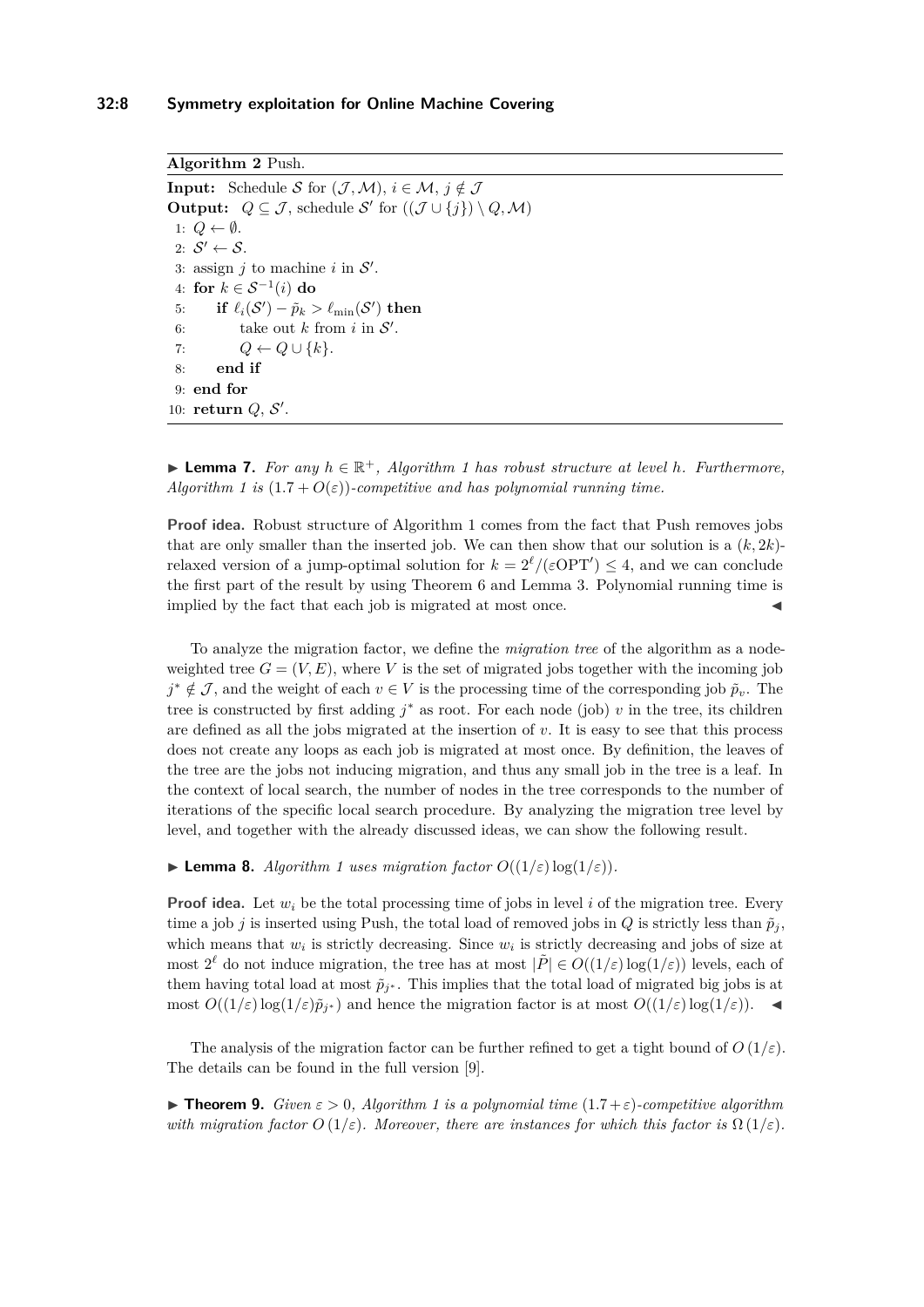## **4 LPT** online with migration  $\tilde{O}(1/\varepsilon^3)$ .

In this section we present our main contribution which is an approximate online adaptation of LPT using  $poly(1/\varepsilon)$  migration factor. In order to analyze it, we will first show some structural properties of the solutions constructed by LPT and how they behave when the instance is perturbed by a new job.

Algorithm [1](#page-6-0) presented in Section [3](#page-5-2) already gives some of the features and properties that our online version of LPT fulfills. However, now in the analysis we will crucially exploit the symmetry of instances rounded according to the procedure described in Section [2.2,](#page-4-0) in particular the fact that the load of each machine is a multiple of some fixed value. Since LPT takes decisions based solely on the machine loads, having a bounded number of values for them allows us to accurately control the set of machines where the assignment of big jobs can be kept unchanged after the arrival of a big job while maintaining the structure of the solution. Unless stated otherwise, for the rest of this section machine loads are considered with respect to the rounded processing times  $\tilde{p}_j$ .

**Load Monotonicity.** Here we describe in more detail the useful structural properties of solutions constructed using LPT.

**► Definition 10.** Given a schedule S, its **load profile**, denoted by  $\text{load}(S)$ , is an  $\mathbb{R}_{\geq 0}^m$ -vector  $(t_1, \ldots, t_m)$  containing the load of each machine sorted so that  $t_1 \le t_2 \le \ldots \le t_m$ .

The following lemma shows that after the arrival of a job, the load profile of solutions constructed using LPT can only increase. This property only holds if the vector of loads is sorted, as it can be seen in Figure [1.](#page-2-0) This monotonicity property is essential for our analysis.

<span id="page-8-0"></span>► Lemma 11. Let  $(\mathcal{J}, \mathcal{M})$  be a machine covering instance and  $j^* \notin \mathcal{J}$  a job. Then, *it holds that*  $\text{load}(\mathcal{S}_{\text{LPT}}(\mathcal{J}, \mathcal{M})) \leq \text{load}(\mathcal{S}_{\text{LPT}}(\mathcal{J}', \mathcal{M}))$ *, where the inequality is considered coordinate-wise and*  $\mathcal{J}' = \mathcal{J} \cup \{j^*\}.$ 

This lemma together with our rounding procedure allow us to show that the difference (in terms of the Hamming distance) of the load profiles of two consecutive solutions consisting purely of big jobs, is bounded by a small constant. This property will be important to obtain a poly $(1/\varepsilon)$  migration factor and here we crucially exploit the fact that the load of the machines is always multiple of a fixed value.

<span id="page-8-1"></span>▶ **Lemma 12.** *Consider two instances*  $(\mathcal{J}, \mathcal{M})$  *and*  $(\mathcal{J}', \mathcal{M})$  *with*  $\mathcal{J}' = \mathcal{J} \cup \{j^*\}$ *, where*  $\mathcal{J}'$  contains only big or huge jobs w.r.t UB. Then the vectors  $\text{load}(\mathcal{S}_{\text{LPT}}(\mathcal{J},\mathcal{M}))$  and  $\text{load}(\mathcal{S}_{\text{LPT}}(\mathcal{J}', \mathcal{M}))$  *differ in at most*  $\frac{\tilde{p}_{j^*}}{\varepsilon 2^{\ell}} \in O(1/\varepsilon^2)$  *many coordinates.* 

**Proof.** Due to Lemma [11,](#page-8-0) we have that  $\text{load}(\mathcal{S}_{\text{LPT}}(\mathcal{J}, \mathcal{M})) = (t_1, \ldots, t_m) \leq (t'_1, \ldots, t'_m) =$  $\text{load}(\mathcal{S}_{\text{LPT}}(\mathcal{J}', \mathcal{M}))$ . Also, if  $t_i < t'_i$  for some *i*, then  $t'_i \geq t_i + \varepsilon 2^{\ell}$  since all values  $t_j, t_{j'}$  are integer multiples of  $\varepsilon 2^{\ell}$  because of Lemma [4.](#page-5-3) Since  $\|\text{load}(\mathcal{S}_{\text{LPT}}(\mathcal{J}',\mathcal{M})) \text{load}(\mathcal{S}_{\text{LPT}}(\mathcal{J},\mathcal{M}))||_1 = \tilde{p}_{j^*}$ , we obtain that the number of coordinates in which the load profiles differ is at most  $\frac{\tilde{p}_{j^*}}{\varepsilon^{2\ell}}$ . Finally, recalling that  $j^*$  is big, then  $\tilde{p}_{j^*} \leq 2^u \leq \text{UB} \leq 2^{\ell}/\varepsilon$ , and we can bound the number of different coordinates by  $\frac{\tilde{p}_{j^*}}{\varepsilon 2^{\ell}} \leq 1/\varepsilon^2$ . John J. J. J. J.

**Description of Online LPT.** Consider two instances  $(\mathcal{J}, \mathcal{M})$  and  $(\mathcal{J}', \mathcal{M})$  such that  $\mathcal{J}' =$  $\mathcal{J} \cup \{j^*\}$ , and let OPT and OPT<sup>'</sup> be their optimal values respectively. In what follows, for a given list-scheduling algorithm, we will refer to a tie-breaking rule as a rule that decides a particular machine for assigning a job when faced with multiple least loaded machines.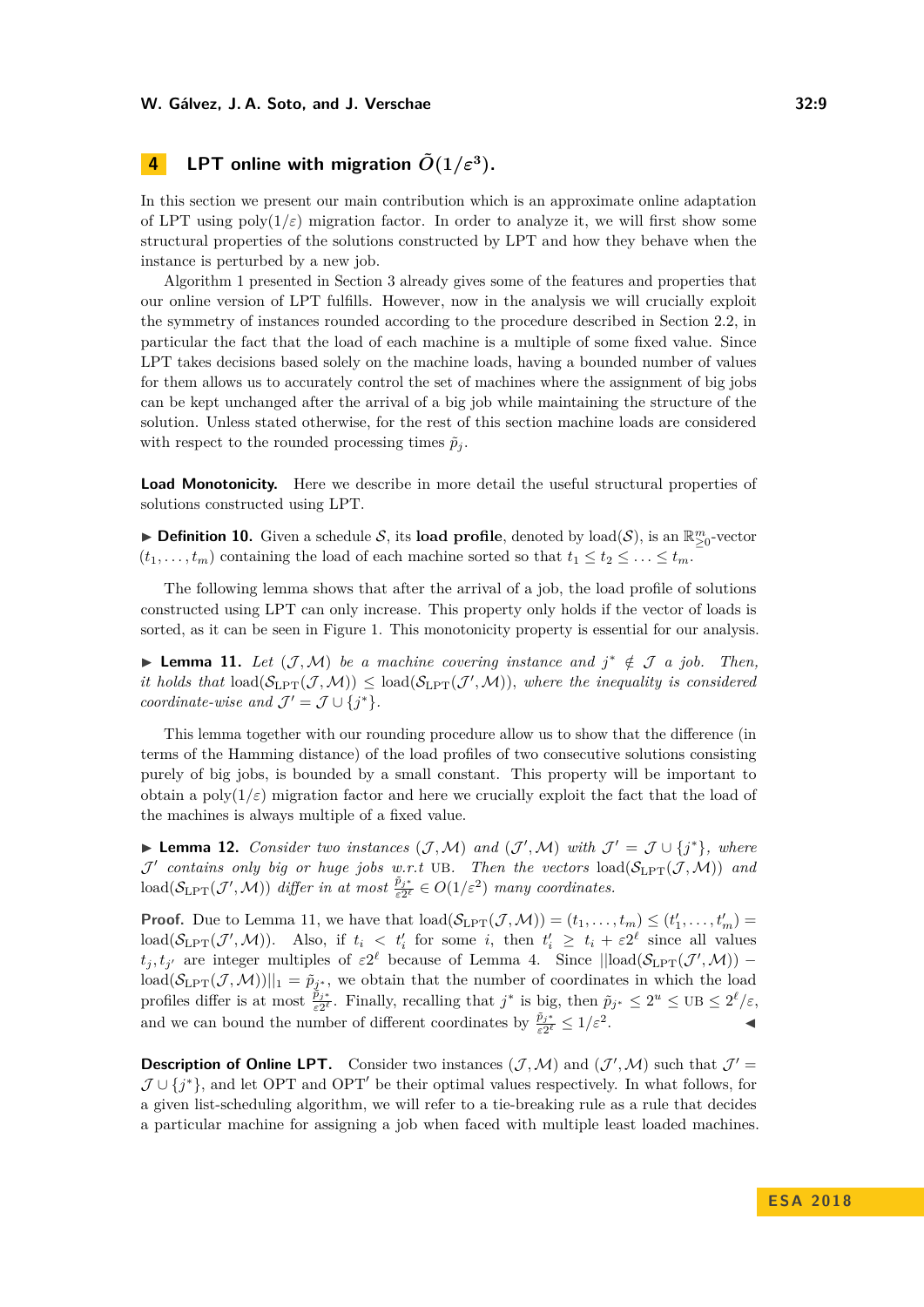#### **32:10 Symmetry exploitation for Online Machine Covering**

We say that an assignment is an LPT-solution if there is some tie-breaking rule such that LPT yields such assignment. We will compute an upper bound UB on OPT' by computing an LPT-solution and duplicating the value of its minimum load. For this upper bound, we compute its respective set  $\tilde{P}$  with [\(1\)](#page-4-1) and [\(2\)](#page-4-2). In the algorithm, we will label elements in  $\tilde{P} = \{q_1, \ldots, q_{|\tilde{P}|}\}\$  such that  $q_1 > q_2 > \cdots > q_{|\tilde{P}|}$ . Let  $\mathcal{J}_h \subseteq \mathcal{J}$  (respectively  $\mathcal{J}'_h \subseteq \mathcal{J}'$ ) be the set of jobs of size  $q_h$  in  $\mathcal J$  (respectively  $\mathcal J'$ ), for  $q_h \in \tilde P$ . Similarly, we define  $\mathcal J_0$  (resp.  $\mathcal{J}'_0$  to be the set of jobs in  $\mathcal J$  (resp.  $\mathcal J'$ ) of sizes larger than  $q_1$ , that is, all huge jobs in  $\mathcal J$ (resp.  $\mathcal{J}'$ ). Also, let  $\mathcal{S}_h$  (resp.  $\mathcal{S}'_h$ ) be the solution  $\mathcal{S}$  (resp.  $\mathcal{S}'$ ) restricted to jobs of size  $q_h$  or larger. Finally,  $S_0$  and  $S'_0$  are the respective solutions restricted to jobs in  $\mathcal{J}_0$ .

In what follows,  $x_+$  denotes the positive part of  $x \in \mathbb{R}$ , i.e.,  $x_+ = \max\{x, 0\}$ . To understand the algorithm, it is useful to have the following observation in mind.

 $\triangleright$  **Observation 13.** *Consider a solution* S *for jobs in* J *and let* K *be a set of jobs with*  $\mathcal{J} \cap \mathcal{K} = \emptyset$  and all jobs in  $\mathcal{K}$  have the same size p. Consider a solution  $\mathcal{S}_{LS}$  constructed *by adding the jobs from* K *in* S *using list-scheduling, and let*  $\lambda = \ell_{\min}(S_{LS})$ *. Notice that*  $\lambda$  *is independent of the tie-breaking rule used in list-scheduling. Consider any solution*  $S'$ that is constructed starting from  $S$  and adding jobs in  $K$  in some arbitrary way. Then,  $S'$ *corresponds to a solution obtained by adding jobs from* K *with a list-scheduling procedure (for some tie-breaking rule) if and only if the number of jobs in*  $K$  *added to each machine i* is: (i)  $\left[\frac{(\lambda-\ell_i(\mathcal{S}))_+}{p}\right]$  if  $\frac{(\lambda-\ell_i(\mathcal{S}))_+}{p}$  is not an integer, and either  $\frac{(\lambda-\ell_i(\mathcal{S}))_+}{p}$  or  $\frac{(\lambda-\ell_i(\mathcal{S}))_+}{p}+1$  if  $\frac{(\lambda - \ell_i(\mathcal{S}))_+}{p}$  *is a non-negative integer.* 

Our main procedure is called every time that we get a new job  $j^*$  (where  $\mathcal{J}' = \mathcal{J} \cup \{j^*\}\$ ) and receives as input the current solution S for  $(\mathcal{J},\mathcal{M})$ . If  $\mathcal{J} = \emptyset$ , then S is trivially initialized as empty. The exact description is given in Algorithm [3.](#page-10-0)

Broadly speaking, the algorithm works in phases  $h \in \{0, \ldots, |\tilde{P}|\}$ , where for each *h* it assigns jobs in  $\mathcal{J}'_h$ . First, we assign jobs exactly as in  $\mathcal{S}_h$  for machines in which the assignment of  $S_{h-1}$  and  $S'_{h-1}$  coincide. The set of such machines is denoted by  $\mathcal{M}^-_{h-1}$  and the set of remaining machines is denoted by  $\mathcal{M}_{h-1}^{\neq}$ . As we will see, this is consistent with LPT by the previous observation and Lemma [11.](#page-8-0) The remaining jobs in  $\mathcal{J}'_h$  are assigned using list-scheduling. Crucially, we will break ties in favor of machines where the assignment of  $S_{h-1}$  and  $S'_{h-1}$  differ. This is necessary to avoid creating new machines with different assignments. After assigning huge and big jobs, small jobs are added exactly as in  $S$  in machines where the assignment of big jobs in  $S$  and  $S'$  coincides. The rest of small jobs are added greedily. In the last part, the algorithm rebalances small jobs by moving them from machines of load higher than  $\ell_i(\mathcal{S}') + 2^{\ell}$  to the least loaded machines.

We can prove the following lemma in a very similar way to Lemma [7.](#page-7-1)

 $\blacktriangleright$  **Lemma 14.** *Algorithm [3](#page-10-0) is*  $(4/3 + O(\varepsilon))$ *-competitive.* 

**Bounding the migration factor.** To analyze the migration factor of the algorithm, we will show that  $|\mathcal{M}^{\neq}_{|\tilde{P}|}|$  is upper bounded by a constant. This will be done inductively by first bounding  $|\mathcal{M}_h^{\neq} \setminus \mathcal{M}_{h-1}^{\neq}|$  for each *h* and then using the fact that  $|\tilde{P}| \in O((1/\varepsilon) \log(1/\varepsilon))$ . A description of the overall idea can be found in Figure [2.](#page-11-0)

Let us consider huge jobs w.r.t UB (i.e. jobs in  $\mathcal{J}'_0$ ). Notice that all these jobs are larger than OPT'  $\geq$  OPT, and hence in  $S_0'$  each one is assigned alone to one machine. The same situation happens in solution S restricted to jobs in  $\mathcal{J}_0$ . Thus, none of these jobs are migrated. Hence, we can assume w.l.o.g. for the sake of the analysis of the migration that all jobs are big or small w.r.t UB (including  $j^*$ ). Additionally, we can assume that  $j^*$  is not small, since otherwise there is no migration.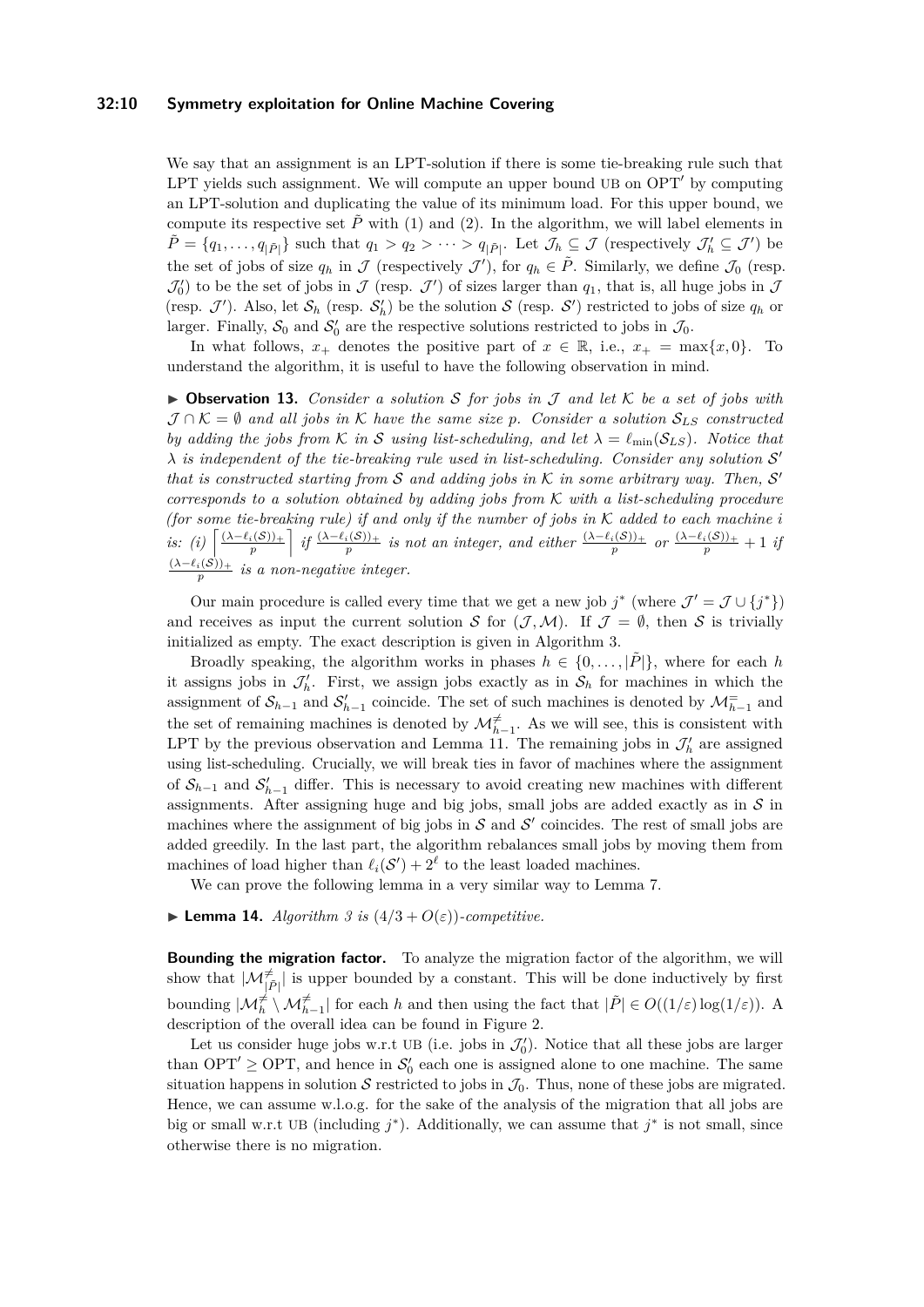<span id="page-10-0"></span>

| Algorithm 3 Online LPT.                                                                                                                                                                          |  |
|--------------------------------------------------------------------------------------------------------------------------------------------------------------------------------------------------|--|
| <b>Input:</b> Instances $(\mathcal{J}, \mathcal{M})$ and $(\mathcal{J}', \mathcal{M})$ such that $\mathcal{J}' = \mathcal{J} \cup \{j^*\};$ a schedule $\mathcal{S}(\mathcal{J}, \mathcal{M})$ . |  |
| 1: run LPT on input $\mathcal{J}'$ and let $\tau$ be the minimum load of the constructed solution. Set                                                                                           |  |
| $UB \leftarrow 2\tau$ . Define $\tilde{P}, \ell$ , and u based on this upper bound UB using (1) and (2).                                                                                         |  |
| 2: set $\mathcal{M}_{-1}^{\pm} \leftarrow \mathcal{M}$ and $\mathcal{M}_{-1}^{\neq} \leftarrow \emptyset$ .                                                                                      |  |
| 3: for $h = 0, 1, ,  \hat{P} $ do<br>$\triangleright$ Assignment of big and huge jobs                                                                                                            |  |
| for each machine $i\in\mathcal{M}^{=}_{h-1},$ assign all jobs in $\mathcal{J}_h\cap\mathcal{S}^{-1}(i)$ to $i$ in $\mathcal{S}'.$<br>4:                                                          |  |
| for jobs in $\mathcal{J}'_h$ still not assigned in $\mathcal{S}'$ , apply list-scheduling (with an arbitrary order<br>5:                                                                         |  |
| of jobs). If there is more than one least loaded machine break ties in favor of $\mathcal{M}_{h-1}^{\neq}$ .                                                                                     |  |
| define $\mathcal{M}_h^=$ as the set of machines i such that $\mathcal{S}_h^{-1}(i) = \mathcal{S}_h'^{-1}(i)$ and $\mathcal{M}_h^{\neq} \leftarrow \mathcal{M} \setminus \mathcal{M}_h^=$ .<br>6: |  |
| $7:$ end for                                                                                                                                                                                     |  |
| 8: for machines $i \in \mathcal{M}_{ \tilde{P} }^{\equiv}$ do<br>$\triangleright$ Assignment of small jobs                                                                                       |  |
| assign all small jobs w.r.t to UB in $\mathcal{J} \cap \mathcal{S}^{-1}(i)$ to i in $\mathcal{S}'$ .<br>9:                                                                                       |  |
| $10:$ end for                                                                                                                                                                                    |  |
| 11: assign the remaining jobs using list-scheduling.                                                                                                                                             |  |
| 12: set $\overline{\mathcal{M}}$ to be the set of machines containing a small job w.r.t UB.                                                                                                      |  |
| 13: while there exists $i \in \overline{\mathcal{M}}$ s.t. $\ell_i(\mathcal{S}') > \ell_{\min}(\mathcal{S}') + 2^{\ell}$ do                                                                      |  |
| consider a machine $i \in \overline{\mathcal{M}}$ of maximum load. Reassign the smallest job in $\mathcal{S}'^{-1}(i)$ to<br>14:                                                                 |  |
| any least loaded machine.                                                                                                                                                                        |  |
| update $M$ to be the set of machines containing a small job w.r.t UB.<br>15:                                                                                                                     |  |
| 16: end while                                                                                                                                                                                    |  |
| 17: return $S'$ .                                                                                                                                                                                |  |

Let  $\mathcal{J}_h^=$  be the set of jobs assigned by Step [5](#page-10-0) to machines in  $\mathcal{M}_{h-1}^=$ . Notice that the jobs in  $\mathcal{J}_h^=$  correspond to the jobs in  $\mathcal{J}_h'$  that S' assigns to a machine in  $\mathcal{M}_{h-1}^=$  but S processes in  $\mathcal{M}_{h-1}^{\neq}$ . The next lemma is the main technical contribution of this section.

▶ Lemma 15. *For all*  $h \in \{1, ..., |\tilde{P}|\}$  *it holds that*  $|\mathcal{M}^{\neq}_h \setminus \mathcal{M}^{\neq}_{h-1}| \in O(\frac{\tilde{p}_{j^*}}{\varepsilon^{2^{\ell}}})$  $\frac{p_j}{\varepsilon 2^\ell}$ ).

The strategy to prove this lemma is first to show that  $|\mathcal{J}_h^{\pm}| \in O(\frac{\tilde{p}_{j^*}}{\varepsilon 2^{\ell}})$  $\frac{p_{j*}}{\varepsilon 2^{\ell}}$ ; this is the main difficulty and for the proof we use lemmas [11](#page-8-0) and [12.](#page-8-1) Having this, since jobs in  $\mathcal{J}_h^{\equiv}$  are the only jobs assigned in a given iteration *h* that can cause one new machine to have different assignments in  $S_h$  and  $S'_h$ , then  $|\mathcal{M}_h^{\neq} \setminus \mathcal{M}_{h-1}^{\neq}| \leq |\mathcal{J}_h^{\neq}|$  and the lemma holds.

Let  $\mathcal{S}_{\text{LPT},h}$  be an LPT-solution for jobs in  $\mathcal{J}_0 \cup \ldots \cup \mathcal{J}_h$ , and similarly  $\mathcal{S}'_{\text{LPT},h}$  for jobs in  $\mathcal{J}'_0 \cup \ldots \cup \mathcal{J}'_h$ . Let us fix  $h \geq 1$  and consider the target values  $\lambda = \ell_{\min}(\mathcal{S}_{\text{LPT},h})$  and  $\lambda' = \ell_{\min}(\mathcal{S}_{\text{LPT},h}^{\prime})$ . Notice that by Lemma [11,](#page-8-0)  $\lambda \leq \lambda'$ . In order to bound  $|\mathcal{J}_h^{\pm}|$ , we first show in the following lemma that, if a job is actually assigned by Step [5](#page-10-0) to some machine in  $\mathcal{M}^-_{h-1}$ , then many jobs from the stage must be assigned to machines in  $\mathcal{M}^{\neq}_{h-1}$ .

<span id="page-10-1"></span>**► Lemma 16.** *Assume that*  $\mathcal{J}_h^= \neq \emptyset$ . For each machine  $i \in \mathcal{M}_{h-1}^{\neq}$ , if  $\lambda - \ell_i(\mathcal{S}_{h-1}') \geq 0$ *solution*  $S'_h$  assigns to *i* at least  $\frac{( \lambda - \ell_i(S'_{h-1}))_+}{q_h}$  $\left| \frac{S'_{h-1}(\)}{q_h} \right|$  + 1 *many jobs from*  $\mathcal{J}_h$ *.* 

Now we can sketch the proof that  $|\mathcal{J}_h^{\pm}| \in O(\frac{\tilde{p}_j *}{\varepsilon 2^{\ell}})$  $\frac{p_j^*}{\varepsilon 2^{\ell}}$  (a detailed proof can be found in [\[9\]](#page-12-0)).

▶ Lemma 17. *It holds that*  $|\mathcal{J}_h^{=}|$   $\in O(\frac{\tilde{p}_j*}{\varepsilon^2})$  $\frac{p_j^*}{\varepsilon 2^\ell}$ ).

**Proof Sketch.** Assume w.l.o.g. that  $\mathcal{M}_{h-1}^{\neq} = \{1, \ldots, m'\}$  and that  $\ell_1(\mathcal{S}_{h-1}') \leq \ell_2(\mathcal{S}_{h-1}') \leq$  $\dots \leq \ell_{m'}(\mathcal{S}'_{h-1})$ . Consider also a permutation  $\sigma : \mathcal{M}^{\neq}_{h-1} \to \mathcal{M}^{\neq}_{h-1}$  such that  $\ell_{\sigma(1)}(\mathcal{S}_{h-1}) \leq$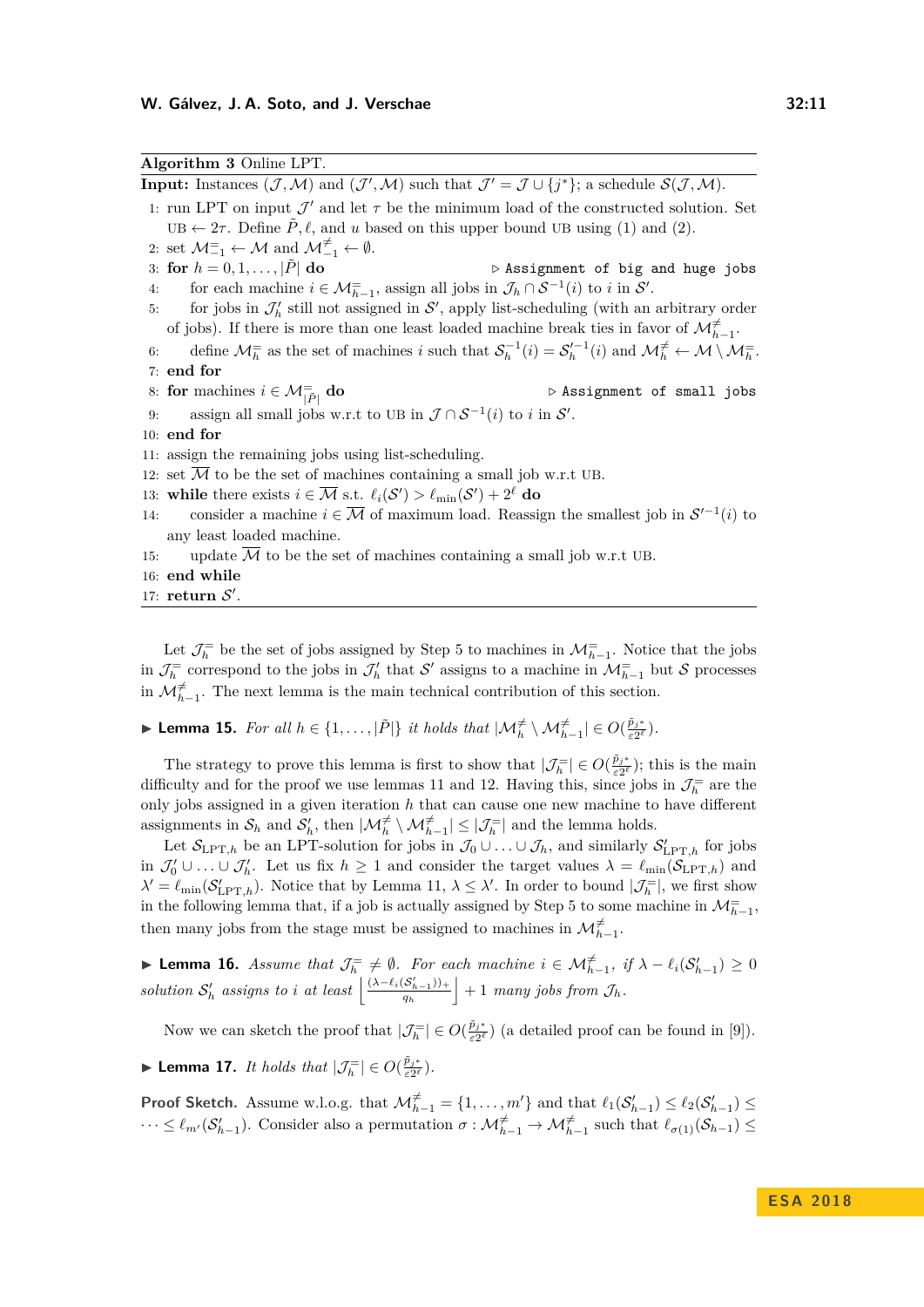#### <span id="page-11-0"></span>**32:12 Symmetry exploitation for Online Machine Covering**



**Figure 2** Depiction of a possible situation at the end of iteration *h* − 1. The machines on the right side correspond to machines in  $\mathcal{M}_{h-1}^=$  and therefore process the same jobs in  $\mathcal{S}_{h-1}$  and  $\mathcal{S}'_{h-1}$ . Assume, possibly erroneously and just as a thought experiment, that the machines in  $\mathcal{M}_{h-1}^{\neq}$  can be sorted non-decreasingly by load for  $S_{h-1}$  and  $S'_{h-1}$  simultaneously. The two solutions are depicted simultaneously in the picture, where the difference of loads on machines in  $\mathcal{M}^{\neq}_{h-1}$  corresponds to the dashed area. The total dashed load equals to  $\tilde{p}_{j*}$ , which is spread in only constantly many machines by Lemma [12.](#page-8-1) When assigning jobs in  $\mathcal{J}_h$ , the algorithm first assigns a number of jobs to each machine in  $\mathcal{M}_{h-1}^{\pm}$  (Step [4\)](#page-10-0), and then fills machines in  $\mathcal{M}_{h-1}^{\neq}$ . Notice that while the algorithm does not assign another job to a machine in  $\mathcal{M}^=_{h-1}$ , no new machine will enter  $\mathcal{M}^{\neq}_h \setminus \mathcal{M}^{\neq}_{h-1}$ . On the other hand, the number of such jobs can be bounded by a number proportional to  $\tilde{p}_{j*}$  (and  $1/\varepsilon$ ), which then also bounds the number of machines in  $\mathcal{M}^{\neq}_{h} \setminus \mathcal{M}^{\neq}_{h-1}$ . In reality, however, it is not true that the machines in  $\mathcal{M}_{h-1}^{\neq}$  can be sorted non-decreasingly on the loads for  $\mathcal{S}_{h-1}$  and  $\mathcal{S}'_{h-1}$ simultaneously. This provokes a number of technical difficulties that we avoid by using a different permutation of machines for each solution and invoking Lemma [11.](#page-8-0)

 $\ell_{\sigma(2)}(\mathcal{S}_{h-1}) \leq \cdots \leq \ell_{\sigma(m')}(\mathcal{S}_{h-1})$ . By using Lemma [11,](#page-8-0) we can show that  $\ell_{\sigma(i)}(\mathcal{S}_{h-1}) \leq$  $\ell_i(\mathcal{S}_{h-1}')$  for all  $i \in \mathcal{M}_{h-1}^{\neq}$ . Let us consider sets

$$
T_{-} = \{ i \in \mathcal{M}^{\neq}_{h-1} : \ell_i(\mathcal{S}'_{h-1}) \le \lambda \}, \text{ and}
$$
  
\n
$$
T_{+} = \{ i \in \mathcal{M}^{\neq}_{h-1} : \ell_{\sigma(i)}(\mathcal{S}_{h-1}) \le \lambda \text{ and } \ell_i(\mathcal{S}'_{h-1}) > \lambda \}.
$$

Lemma [16](#page-10-1) implies that the total number of jobs from  $\mathcal{J}'_h$  assigned by  $\mathcal{S}'_h$  to machines in  $\mathcal{M}^{\neq}_{h-1}$  is at least

$$
\sum_{i \in T_-} \left( \left\lfloor \frac{(\lambda - \ell_i(\mathcal{S}_{h-1}'))_+}{q_h} \right\rfloor + 1 \right) = \sum_{i \in T_- \cup T_+} \left( \left\lfloor \frac{(\lambda - \ell_{\sigma(i)}(\mathcal{S}_{h-1}))_+}{q_h} \right\rfloor + 1 \right) - \sum_{i \in T_+} \left( \left\lfloor \frac{(\lambda - \ell_{\sigma(i)}(\mathcal{S}_{h-1}))_+}{q_h} \right\rfloor + 1 \right) + \sum_{i \in T_-} \left\lfloor \frac{(\lambda - \ell_i(\mathcal{S}_{h-1}'))_+}{q_h} \right\rfloor - \left\lfloor \frac{(\lambda - \ell_{\sigma(i)}(\mathcal{S}_{h-1}))_+}{q_h} \right\rfloor.
$$

Since  $T_-\cup T_+$  contains all indices  $i \in \mathcal{M}_{h-1}^{\neq}$  such that  $\ell_{\sigma(i)}(\mathcal{S}_{h-1}) \leq \lambda$ , we have that  $\sum_{i\in T-\cup T_+}\left(\left|\frac{(\lambda-\ell_{\sigma(i)}(S_{h-1}))_+}{q_h}\right|+1\right)\geq |\mathcal{J}_h^-|-1$ . With a bit of work we get that

$$
\left|\mathcal{J}_h^= \right|\leq 1+|T_+|+\sum_{i\in T_+}\left\lfloor\tfrac{(\lambda-\ell_i(\mathcal{S}_{h-1}'))_+}{q_h}\right\rfloor+\sum_{i\in T_-\cup T_+}\left\lfloor\tfrac{(\lambda-\ell_{\sigma(i)}(\mathcal{S}_{h-1}))_+}{q_h}\right\rfloor-\left\lfloor\tfrac{(\lambda-\ell_i(\mathcal{S}_{h-1}'))_+}{q_h}\right\rfloor,
$$

which can be simplified even more since  $\sum_{i \in T_+} \left| \frac{(\lambda - \ell_i(S'_{h-1}))_+}{q_h} \right|$  $\left| \frac{S'_{h-1}(\cdot)}{q_h} \right| = 0$ . Finally, if we consider  $T_{\neq} = \{i \in \mathcal{M}_{h-1}^{\neq} : \ell_{\sigma(i)}(\mathcal{S}_{h-1}) \neq \ell_i(\mathcal{S}_{h-1}')\},\$  the last expression is at most

$$
|\mathcal{J}_h^=| \leq 1 + |T_+| + \sum_{i \in (T_- \cup T_+) \cap T_{\neq}} \left\lfloor \frac{(\lambda - \ell_{\sigma(i)}(S_{h-1}))_+}{q_h} \right\rfloor - \left\lfloor \frac{(\lambda - \ell_i(S'_{h-1}))_+}{q_h} \right\rfloor
$$
  

$$
\leq 1 + |T_+| + |T_{\neq}| + \sum_{i \in T_{\neq}} \frac{\ell_i(S'_{h-1}) - \ell_{\sigma(i)}(S_{h-1})}{q_h},
$$

which concludes the proof since  $|T_{\neq}| \leq \frac{\tilde{p}_{j^*}}{\varepsilon 2^{\ell}}$  (Lemma [12\)](#page-8-1) and the last sum is at most  $\frac{\tilde{p}_{j^*}}{\varepsilon 2^{\ell}}$ .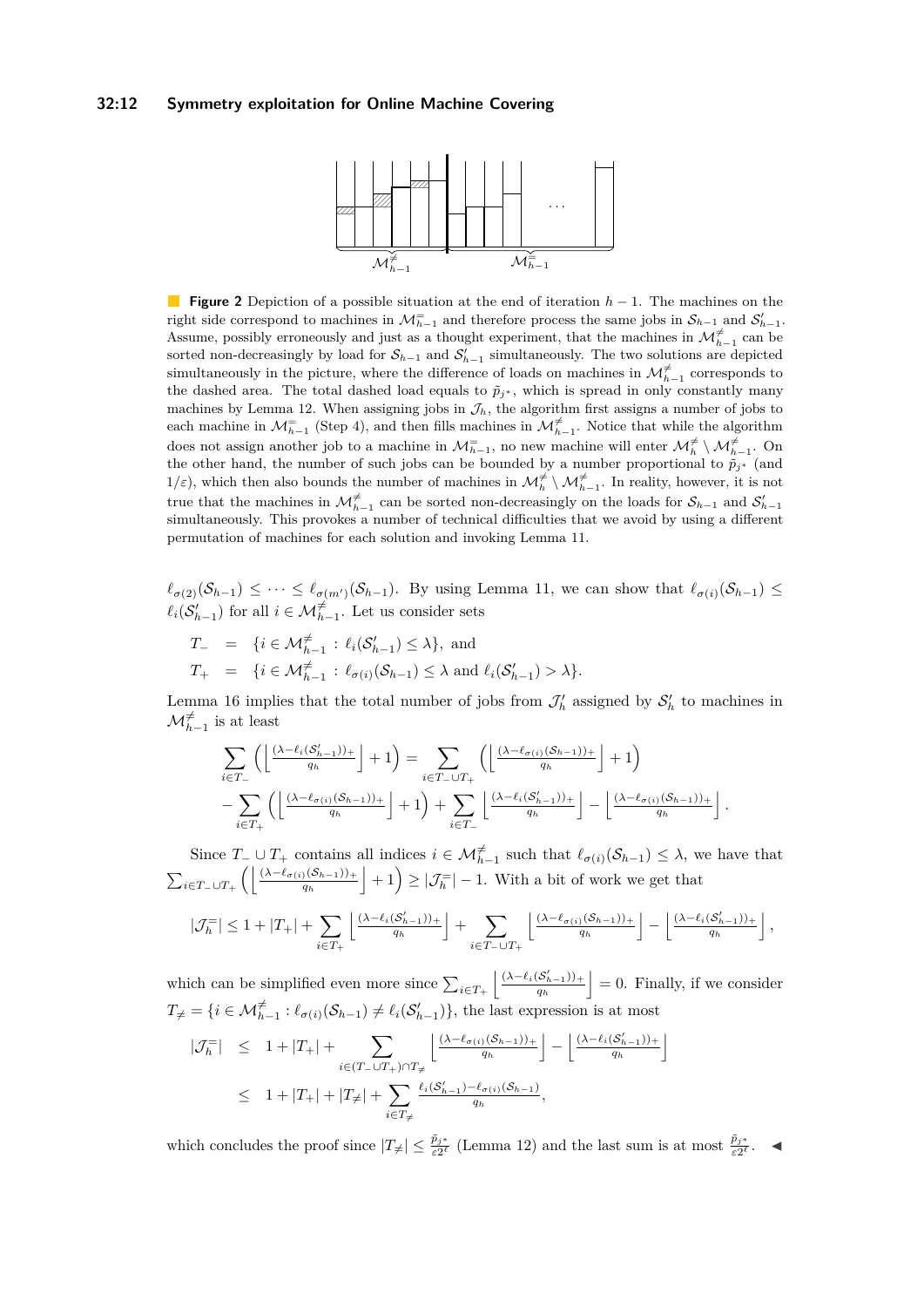$\triangleright$  **Theorem 18.** *Online LPT is a polynomial time*  $(4/3 + O(\varepsilon))$ *-competitive algorithm with*  $O((1/\varepsilon^3) \log(1/\varepsilon))$  *migration factor.* 

We complement this result by improving the lower bound on the best possible competitive ratio for an algorithm with constant migration factor (details can be found in [\[9\]](#page-12-0)).

**► Lemma 19.** For any  $\varepsilon > 0$ , there is no  $\left(\frac{17}{16} - \varepsilon\right)$ -competitive algorithm using constant *migration factor for the online machine covering problem with migration.*

#### **References**

- <span id="page-12-3"></span>**1** Y. Azar and L. Epstein. On-line machine covering. *J. Sched.*, 1:67–77, 1998.
- <span id="page-12-11"></span>**2** S. Berndt, K. Jansen, and K. Klein. Fully dynamic bin packing revisited. In *AP-PROX/RANDOM 2015*, pages 135–151, 2015.
- <span id="page-12-16"></span>**3** Xujin Chen, Leah Epstein, Elena Kleiman, and Rob van Stee. Maximizing the minimum load: The cost of selfishness. *Theor. Comput. Sci.*, 482:9–19, 2013.
- <span id="page-12-2"></span>**4** J. Csirik, H. Kellerer, and G. Woeginger. The exact LPT-bound for maximizing the minimum completion time. *Oper. Res. Lett.*, 11:281–287, 1992.
- <span id="page-12-1"></span>**5** B. Deuermeyer, D. Friesen, and M. Langston. Scheduling to maximize the minimum processor finish time in a multiprocessor system. *SIJADM*, 3:190–196, 1982.
- <span id="page-12-9"></span>**6** L. Epstein and A. Levin. A robust APTAS for the classical bin packing problem. *Math. Program.*, 119:33–49, 2009.
- <span id="page-12-12"></span>**7** L. Epstein and A. Levin. Robust algorithms for preemptive scheduling. *Algorithmica*, 69:26–57, 2014.
- <span id="page-12-15"></span>**8** A. Frangioni, E. Necciari, and M. Scutellà. A multi-exchange neighborhood for minimum makespan parallel machine scheduling problems. *J. Comb. Optim.*, 8:195–220, 2004.
- <span id="page-12-0"></span>**9** Waldo Gálvez, José A. Soto, and José Verschae. Symmetry exploitation for online machine covering with bounded migration. *CoRR*, 2016. [arXiv:1612.01829](http://arxiv.org/abs/1612.01829).
- <span id="page-12-6"></span>**10** A. Gu, A. Gupta, and A. Kumar. The power of deferral: Maintaining a constantcompetitive steiner tree online. *SIAM J. Comput.*, 45:1–28, 2016.
- <span id="page-12-18"></span>**11** D. Hochbaum and D. Shmoys. A polynomial approximation scheme for scheduling on uniform processors: Using the dual approximation approach. *SIAM J. Comput.*, 17:539– 551, 1988.
- <span id="page-12-10"></span>**12** K. Jansen and K. Klein. A robust AFPTAS for online bin packing with polynomial migration. In *ICALP 2013*, pages 589–600, 2013.
- <span id="page-12-17"></span>**13** K. Jansen, K. Klein, and J. Verschae. Closing the gap for makespan scheduling via sparsification techniques. In *ICALP 2016*, pages 1–13, 2016.
- <span id="page-12-7"></span>**14** J. Łacki, J. Oćwieja, M. Pilipczuk, P. Sankowski, and A. Zych. The power of dynamic distance oracles: Efficient dynamic algorithms for the steiner tree. In *STOC 2015*, pages 11–20, 2015.
- <span id="page-12-5"></span>**15** N. Megow, M. Skutella, J. Verschae, and A. Wiese. The power of recourse for online MST and TSP. *SIAM J. Comput.*, 45:859–880, 2016.
- <span id="page-12-14"></span>**16** D. Recalde, C. Rutten, P. Schuurman, and T. Vredeveld. Local Search Performance Guarantees for Restricted Related Parallel Machine Scheduling. *LATIN 2010*, pages 108–119, 2010.
- <span id="page-12-4"></span>**17** P. Sanders, N. Sivadasan, and M. Skutella. Online scheduling with bounded migration. *Math. Oper. Res.*, 34:481–498, 2009.
- <span id="page-12-13"></span>**18** P. Schuurman and T. Vredeveld. Performance guarantees of local search for multiprocessor scheduling. *INFORMS J. Comput.*, 19:52–63, 2007.
- <span id="page-12-8"></span>**19** M. Skutella and J. Verschae. Robust polynomial-time approximation schemes for parallel machine scheduling with job arrivals and departures. *Math. Oper. Res.*, 41:991–1021, 2016.